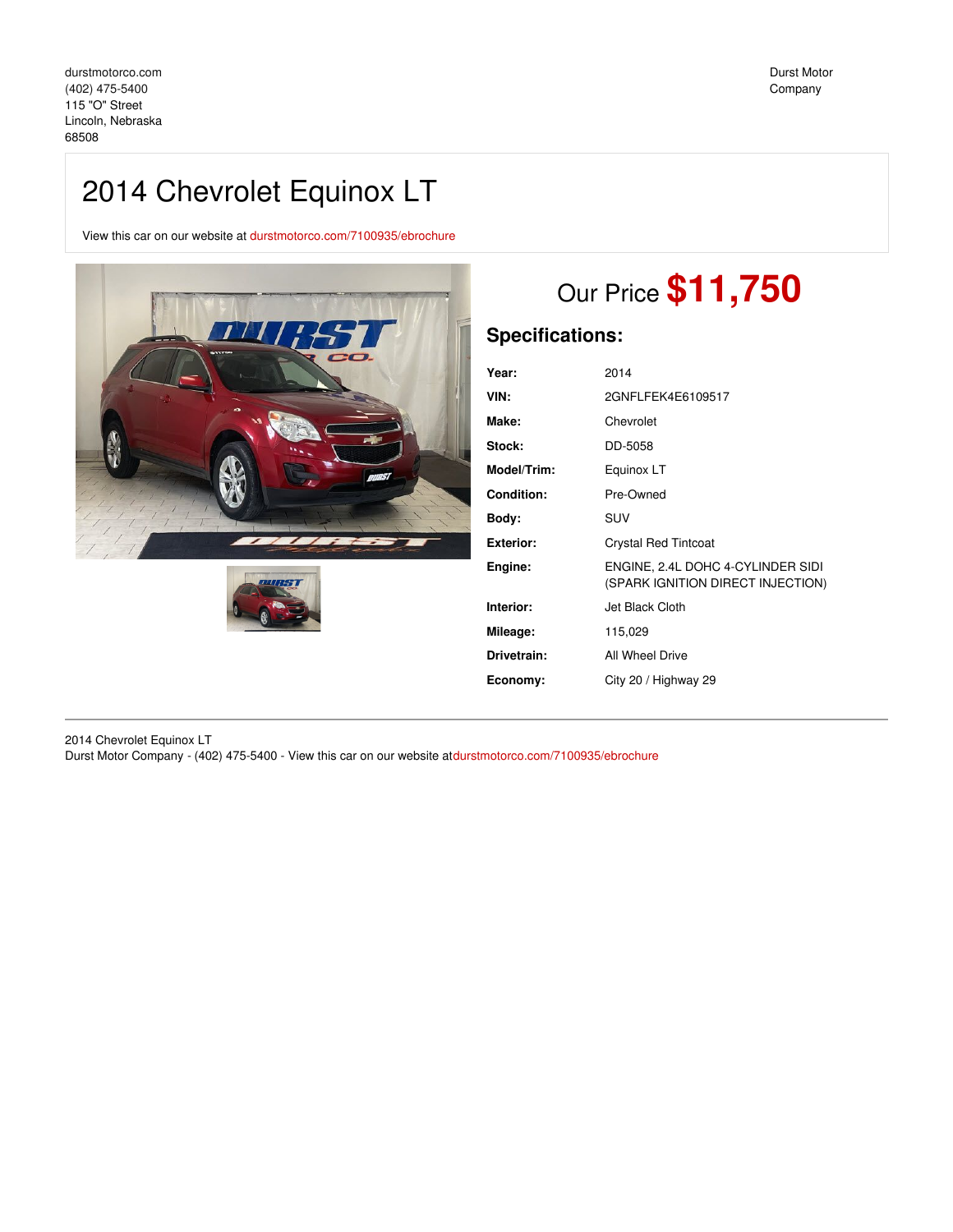

#### 2014 Chevrolet Equinox LT

Durst Motor Company - (402) 475-5400 - View this car on our website at[durstmotorco.com/7100935/ebrochure](https://durstmotorco.com/vehicle/7100935/2014-chevrolet-equinox-lt-lincoln-nebraska-68508/7100935/ebrochure)

### **Installed Options**

#### **Interior**

- Seats, Deluxe front bucket LT Interior, Premium Cloth
- Seat adjuster front driver power lumbar and power height adjuster
- Seat, rear, 2-way fore/aft adjustment with 60/40 split seatback and 3-way recline
- Console, front center with armrest and concealed storage
- Armrest, rear center with dual cup holders
- Floor mats, carpeted front (Standard on orders entered or re-edited as of 11-20-13. Optional on orders entered or re-edited before 11-20-13. May be deleted for credit by adding (R6Q) floor mats not desired on Fleet or Government orders only.)
- Floor mats, carpeted rear (Standard on orders entered or re-edited as of 11-20-13. Optional on orders entered or re-edited before 11-20-13. May be deleted for credit by adding (R6Q) floor mats not desired on Fleet or Government orders only.)
- Steering wheel, leather-wrapped with audio and cruise controls
- Steering wheel controls, mounted audio controls- Steering column, tilt and telescopic
- Instrumentation includes speedometer, single trip odometer, fuel level, engine temperature and tachometer
- Driver Information Center monitors 26 various systems including, Vehicle Information Menu (oil life, tire pressure, standard/metric units), Trip Information Menu (trip 1, trip 2, fuel range, average fuel economy, instant fuel economy, average vehicle speed) and compass display - Compass display included in Driver Information Center (DIC) (Not available with (UE0)
- OnStar delete.)
- Windows, power with Express-Down on all 4 doors
- Door locks, power programmable with power lockout protection
- Remote Keyless Entry with 2 transmitters, panic button, content theft alarm activation verification and illuminated entry
- Cruise control, electronic with set and resume speed Rear Vision Camera
- Theft-deterrent system, anti-theft alarm and engine immobilizer.
- Air conditioning, manual climate control- Defogger, rear-window electric
- Cupholders, 2 front in center console and 2 rear in center armrest with 1 bottle holder in each door
- Power outlets, 4 auxiliary with covers, 12-volt includes 1 front of console, 1 in console, 1 in back of console and 1 in cargo area.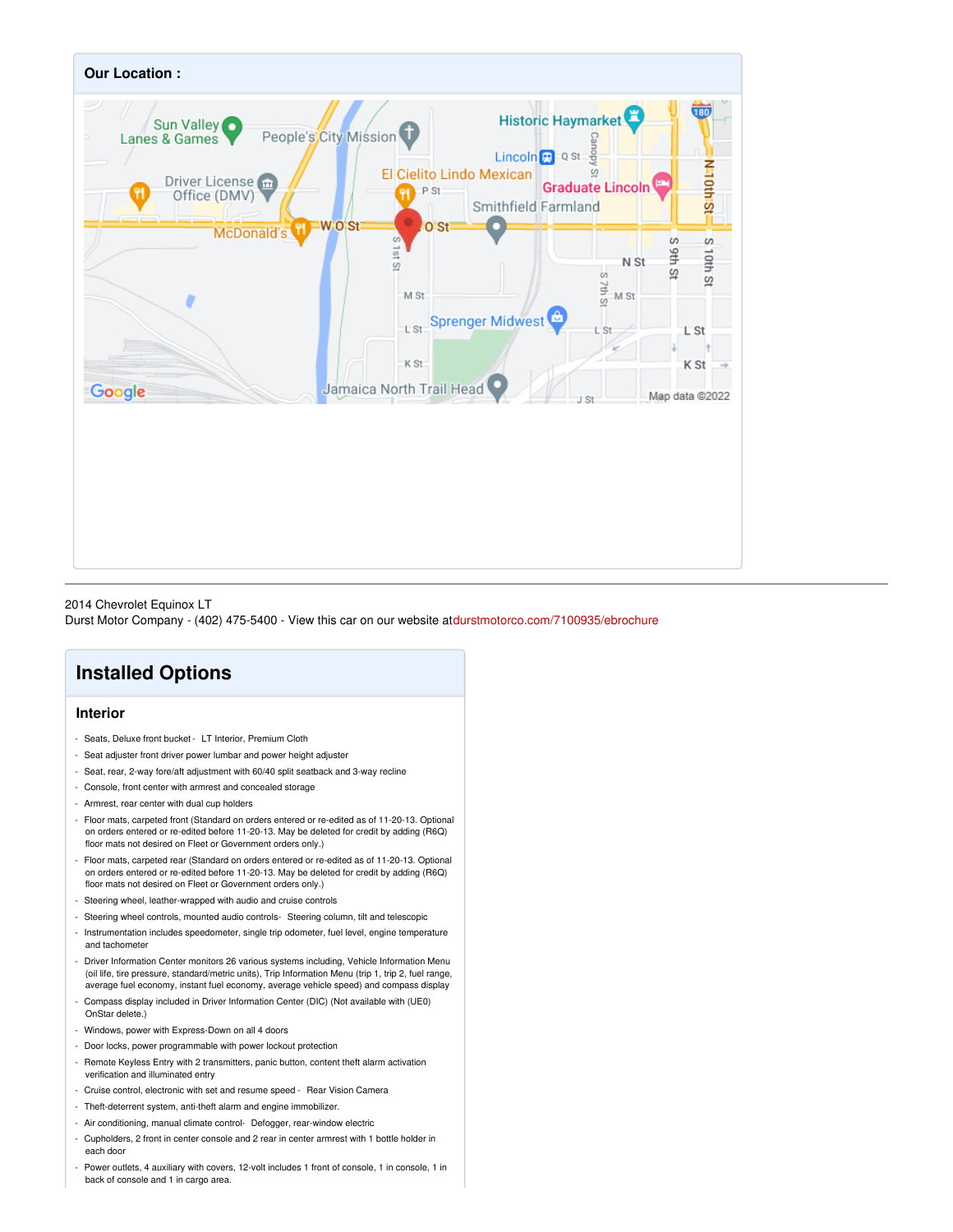- Mirror, inside rearview manual day/night
- Visors, driver and front passenger illuminated vanity mirrors
- Assist handles, front passenger and rear outboards
- Map pocket, front seatback, driver and front passenger
- Lighting, interior with theatre dimming, center-mounted dome, rear cargo area, dual front map lights, ambient lighting on center stack surround, and center console cupholders (Includes ambient lighting on instrument panel and center console.)

#### **Exterior**

- Wheels, 17" (43.2 cm) aluminum
- Tires, P225/65R17 all-season, blackwall (Included and only available with (RSB) 17" (43.2 cm) aluminum wheels.)
- LT Exterior Appearance includes body-color bumpers with Charcoal lowers, Charcoal luggage rails, body-color door handles, body-color outside mirrors and 17" aluminum wheels
- Tire, compact spare with steel wheel- Luggage rack side rails, roof-mounted, Charcoal
- Bumpers, front and rear body-color with Charcoal lowers
- Moldings, Charcoal lower rocker- Grille, Charcoal with chrome surround
- Headlamps, halogen composite with automatic exterior lamp control
- Glass, deep-tinted (all windows except light-tinted glass on windshield and driver- and front passenger-side glass)
- Mirrors, outside heated power-adjustable, body-color and integral spotter mirror
- Wipers, front variable-speed, intermittent with washer.
- Wiper, rear variable-speed, intermittent with washer- Liftgate, rear manual with fixed glass
- Door handles, body-color

#### **Safety**

- Seats, Deluxe front bucket LT Interior, Premium Cloth
- Seat adjuster front driver power lumbar and power height adjuster
- Seat, rear, 2-way fore/aft adjustment with 60/40 split seatback and 3-way recline
- Console, front center with armrest and concealed storage
- Armrest, rear center with dual cup holders
- Floor mats, carpeted front (Standard on orders entered or re-edited as of 11-20-13. Optional on orders entered or re-edited before 11-20-13. May be deleted for credit by adding (R6Q) floor mats not desired on Fleet or Government orders only.)
- Floor mats, carpeted rear (Standard on orders entered or re-edited as of 11-20-13. Optional on orders entered or re-edited before 11-20-13. May be deleted for credit by adding (R6Q) floor mats not desired on Fleet or Government orders only.)
- Steering wheel, leather-wrapped with audio and cruise controls
- Steering wheel controls, mounted audio controls- Steering column, tilt and telescopic
- Instrumentation includes speedometer, single trip odometer, fuel level, engine temperature and tachometer
- Driver Information Center monitors 26 various systems including, Vehicle Information Menu (oil life, tire pressure, standard/metric units), Trip Information Menu (trip 1, trip 2, fuel range, average fuel economy, instant fuel economy, average vehicle speed) and compass display
- Compass display included in Driver Information Center (DIC) (Not available with (UE0) OnStar delete.)
- Windows, power with Express-Down on all 4 doors
- Door locks, power programmable with power lockout protection
- Remote Keyless Entry with 2 transmitters, panic button, content theft alarm activation verification and illuminated entry
- Cruise control, electronic with set and resume speed Rear Vision Camera
- Theft-deterrent system, anti-theft alarm and engine immobilizer.
- Air conditioning, manual climate control- Defogger, rear-window electric
- Cupholders, 2 front in center console and 2 rear in center armrest with 1 bottle holder in each door
- Power outlets, 4 auxiliary with covers, 12-volt includes 1 front of console, 1 in console, 1 in back of console and 1 in cargo area.
- Mirror, inside rearview manual day/night
- Visors, driver and front passenger illuminated vanity mirrors
- Assist handles, front passenger and rear outboards
- Map pocket, front seatback, driver and front passenger
- Lighting, interior with theatre dimming, center-mounted dome, rear cargo area, dual front map lights, ambient lighting on center stack surround, and center console cupholders (Includes ambient lighting on instrument panel and center console.)

#### **Mechanical**

- Engine, 2.4L DOHC 4-cylinder SIDI (Spark Ignition Direct Injection) with VVT (Variable Valve Timing)(182 hp [135.7 kW] @ 6700 rpm, 172 lb-ft [232.2 N-m] @ 4900 rpm)
- Transmission, 6-speed automatic with overdrive
- Axle, 3.53 final drive ratio (Requires 1LK26 model and (LEA) 2.4L DOHC 4-cylinder SIDI engine.)
- GVWR, 5070 lbs (2300 kg) (Requires all-wheel drive vehicles and (LEA) 2.4L DOHC 4 cylinder SIDI engine.)
- Alternator, 120 amps- Battery, maintenance free with rundown protection, 525 CCA